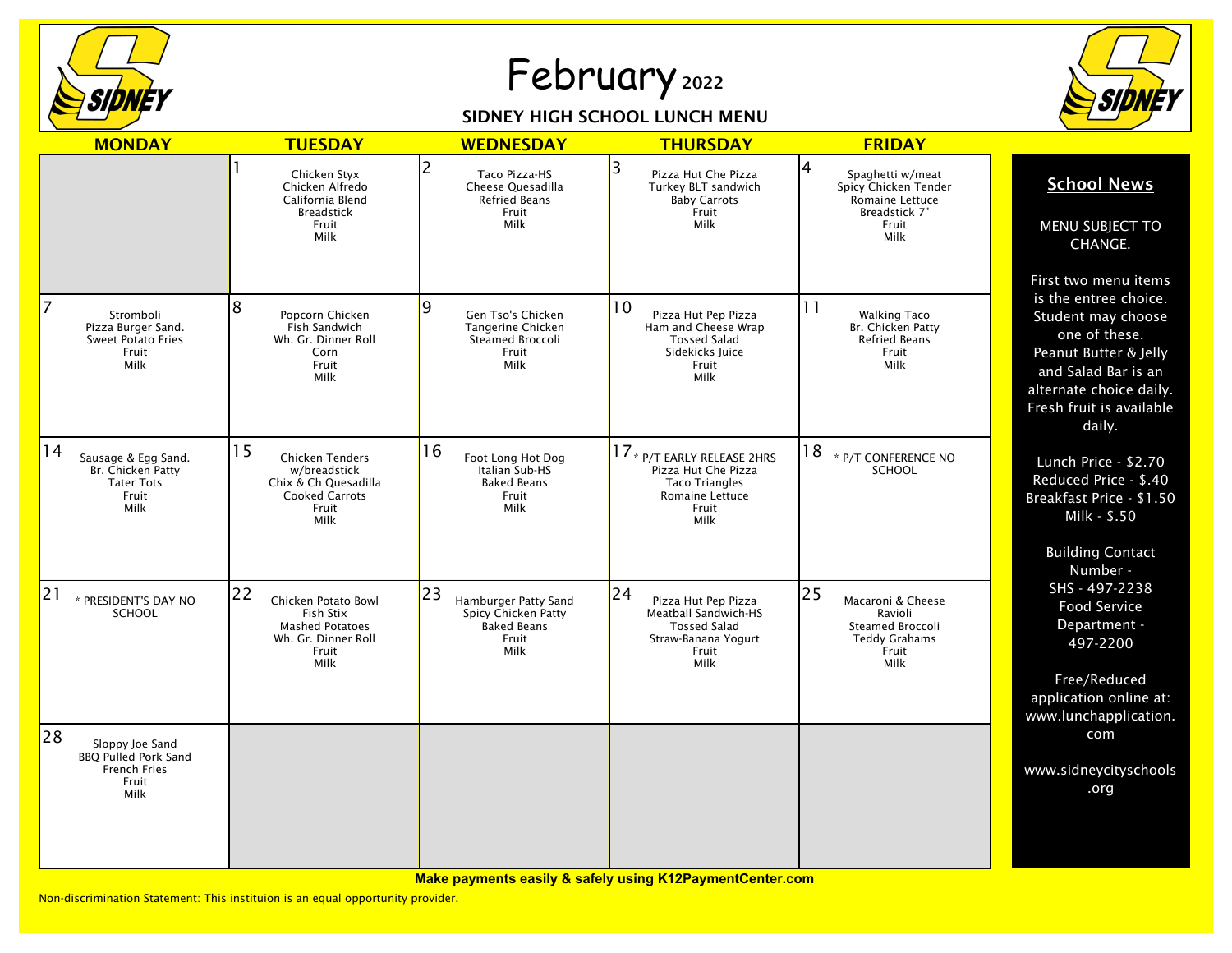| <b>Serving Date</b> | <b>Recipe</b>                        | <b>Allergens</b>            |
|---------------------|--------------------------------------|-----------------------------|
| 02/01/2022          | R-0255 - Milk                        | Milk                        |
|                     | R-0357 - Breadstick                  | Wheat                       |
|                     | R-0371 - Chicken Alfredo             | Milk, Wheat, Soybeans       |
|                     | R-0390 - Chicken Fingers (Fryz)      | Wheat, Soybeans             |
|                     | R-0471 - Uncrustable PB & J (HS)     | Peanuts, Wheat              |
|                     | R-0693 - Salad bar/choice            | Milk, Eggs, Wheat, Soybeans |
|                     | R-0698 - Taco Bar Salad              | Milk, Wheat, Soybeans       |
| 02/02/2022          | R-0255 - Milk                        | Milk                        |
|                     | R-0471 - Uncrustable PB & J (HS)     | Peanuts, Wheat              |
|                     | R-0678 - Cheese Quesadilla           | Milk, Wheat, Soybeans       |
|                     | R-0693 - Salad bar/choice            | Milk, Eggs, Wheat, Soybeans |
|                     | R-0864 - Taco Pizza-HS               | Milk, Wheat, Soybeans       |
| 02/03/2022          | R-0255 - Milk                        | Milk                        |
|                     | R-0471 - Uncrustable PB & J (HS)     | Peanuts, Wheat              |
|                     | R-0657 - Pizza Hut Cheese Pizza      | Milk, Wheat                 |
|                     | R-0693 - Salad bar/choice            | Milk, Eggs, Wheat, Soybeans |
|                     | R-0863 - Turkey Bacon Lettuce Tomato | Wheat, Soybeans (soy)       |
| 02/04/2022          | R-0255 - Milk                        | Milk                        |
|                     | R-0261 - Spaghetti with Meat Sauce   | Wheat                       |
|                     | R-0279 - Spicy Chicken Tenders       | Wheat, Soybeans             |
|                     | R-0317 - Breadstick 7"               | Milk, Wheat                 |
|                     | R-0469 - Romaine Lettuce (HS)        | Milk, Eggs                  |
|                     | R-0471 - Uncrustable PB & J (HS)     | Peanuts, Wheat              |
|                     | R-0693 - Salad bar/choice            | Milk, Eggs, Wheat, Soybeans |
|                     | R-0716 - Sub bar                     | Eggs                        |
| 02/07/2022          | R-0255 - Milk                        | Milk                        |
|                     | R-0402 - Pizza Burger Sand.          | Wheat, Soybeans             |
|                     | R-0471 - Uncrustable PB & J (HS)     | Peanuts, Wheat              |
|                     | R-0483 - Sw. Pot Fries-HS            | Soybeans                    |
|                     | R-0693 - Salad bar/choice            | Milk, Eggs, Wheat, Soybeans |
|                     | R-0812 - Stromboli                   | Milk, Wheat, Soybeans       |
| 02/08/2022          | R-0217 - Popcorn Chicken             | Wheat, Soybeans             |
|                     | R-0255 - Milk                        | Milk                        |
|                     | R-0276 - Fish                        | Fish, Wheat                 |
|                     | R-0297 - Wh. Gr. Dinner Roll         | Wheat                       |
|                     | R-0471 - Uncrustable PB & J (HS)     | Peanuts, Wheat              |
|                     | R-0693 - Salad bar/choice            | Milk, Eggs, Wheat, Soybeans |
|                     | R-0698 - Taco Bar Salad              | Milk, Wheat, Soybeans       |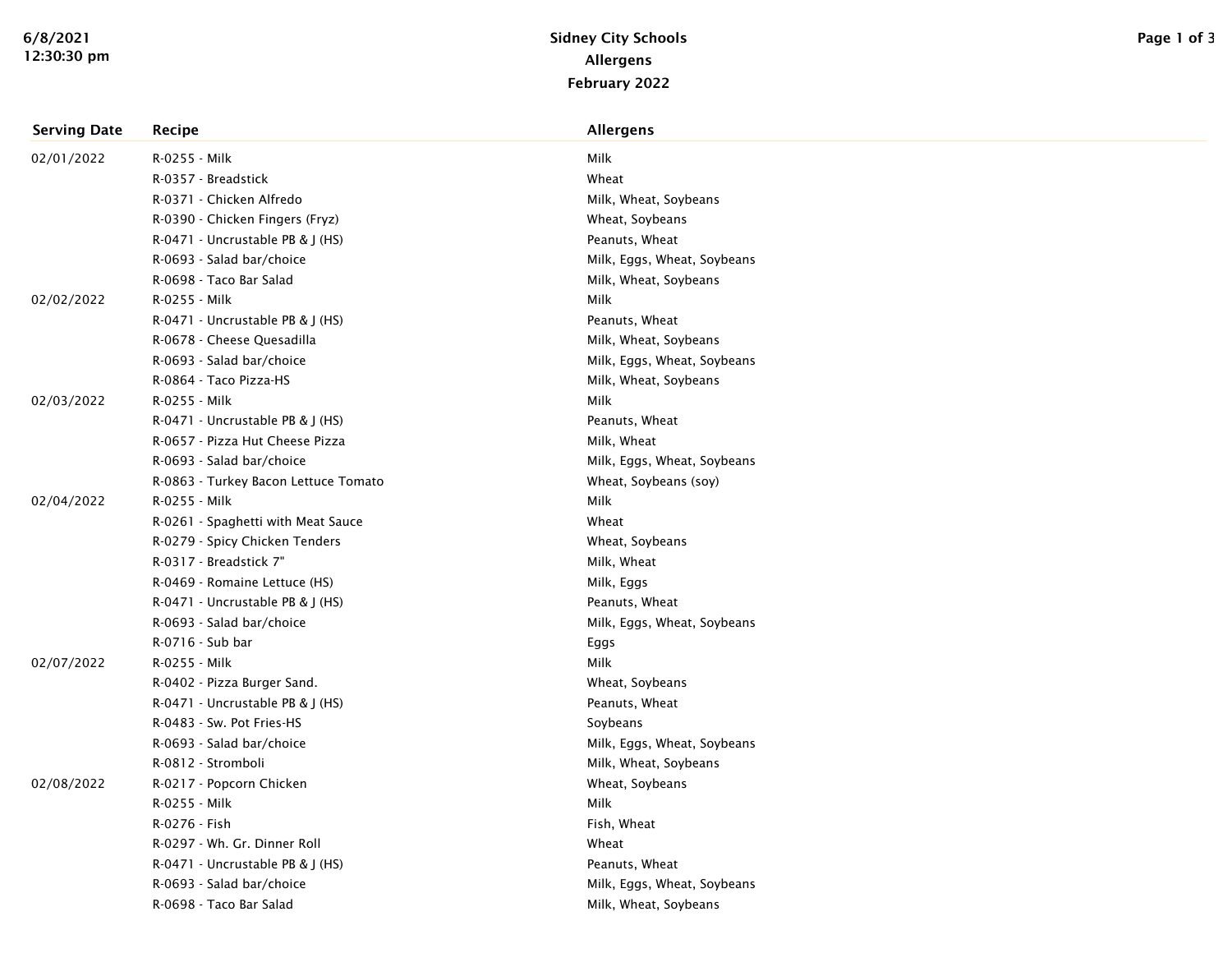| 02/09/2022 | R-0255 - Milk                            | Milk                        |  |
|------------|------------------------------------------|-----------------------------|--|
|            | $R-0471$ - Uncrustable PB & J (HS)       | Peanuts, Wheat              |  |
|            | R-0693 - Salad bar/choice                | Milk, Eggs, Wheat, Soybeans |  |
|            | R-0767 - General Tso's Chicken           | Milk, Eggs, Wheat, Soybeans |  |
|            | R-0865 - Tangerine Chicken               | Eggs, Wheat, Soybeans       |  |
| 02/10/2022 | R-0255 - Milk                            | Milk                        |  |
|            | R-0459 - Ham and cheese wrap             | Milk, Wheat                 |  |
|            | R-0468 - Tossed Salad (HS)               | Milk, Eggs                  |  |
|            | R-0471 - Uncrustable PB & J (HS)         | Peanuts, Wheat              |  |
|            | R-0656 - Pizza Hut Pep Pizza             | Milk, Wheat                 |  |
|            | R-0693 - Salad bar/choice                | Milk, Eggs, Wheat, Soybeans |  |
| 02/11/2022 | R-0213 - Walking Taco                    | Milk, Soybeans (soy)        |  |
|            | R-0255 - Milk                            | Milk                        |  |
|            | R-0283 - Br. Chicken Patty Sand. (HS)    | Wheat, Soybeans             |  |
|            | R-0471 - Uncrustable PB & J (HS)         | Peanuts, Wheat              |  |
|            | R-0693 - Salad bar/choice                | Milk, Eggs, Wheat, Soybeans |  |
|            | R-0716 - Sub bar                         | Eggs                        |  |
| 02/14/2022 | R-0255 - Milk                            | Milk                        |  |
|            | R-0283 - Br. Chicken Patty Sand. (HS)    | Wheat, Soybeans             |  |
|            | R-0287 - Sausage, Egg, & Cheese Sandwich | Milk, Eggs, Wheat           |  |
|            | R-0471 - Uncrustable PB & J (HS)         | Peanuts, Wheat              |  |
|            | R-0693 - Salad bar/choice                | Milk, Eggs, Wheat, Soybeans |  |
| 02/15/2022 | R-0236 - Chicken Tenders                 | Wheat, Soybeans             |  |
|            | R-0255 - Milk                            | Milk                        |  |
|            | R-0319 - Chix & Ch Quesadilla            | Milk, Wheat, Soybeans (soy) |  |
|            | R-0446 - HS breadstick                   | Wheat                       |  |
|            | R-0471 - Uncrustable PB & J (HS)         | Peanuts, Wheat              |  |
|            | R-0693 - Salad bar/choice                | Milk, Eggs, Wheat, Soybeans |  |
|            | R-0698 - Taco Bar Salad                  | Milk, Wheat, Soybeans       |  |
| 02/16/2022 | R-0255 - Milk                            | Milk                        |  |
|            | R-0364 - Foot Long Hot Dog               | Wheat                       |  |
|            | R-0471 - Uncrustable PB & J (HS)         | Peanuts, Wheat              |  |
|            | R-0693 - Salad bar/choice                | Milk, Eggs, Wheat, Soybeans |  |
|            | R-0867 - Italian Sub-HS                  | Wheat                       |  |
| 02/17/2022 | R-0255 - Milk                            | Milk                        |  |
|            | R-0451 - Taco Pizza Triangles            | Milk, Wheat, Soybeans       |  |
|            | R-0469 - Romaine Lettuce (HS)            | Milk, Eggs                  |  |
|            | R-0471 - Uncrustable PB & J (HS)         | Peanuts, Wheat              |  |
|            | R-0657 - Pizza Hut Cheese Pizza          | Milk, Wheat                 |  |
|            | R-0693 - Salad bar/choice                | Milk, Eggs, Wheat, Soybeans |  |
| 02/22/2022 | R-0255 - Milk                            | Milk                        |  |
|            | R-0297 - Wh. Gr. Dinner Roll             | Wheat                       |  |
|            | R-0363 - Fish Stix                       | Fish, Wheat                 |  |
|            | R-0471 - Uncrustable PB & J (HS)         | Peanuts, Wheat              |  |
|            | R-0472 - Mashed Potatoes (HS)            | Milk                        |  |